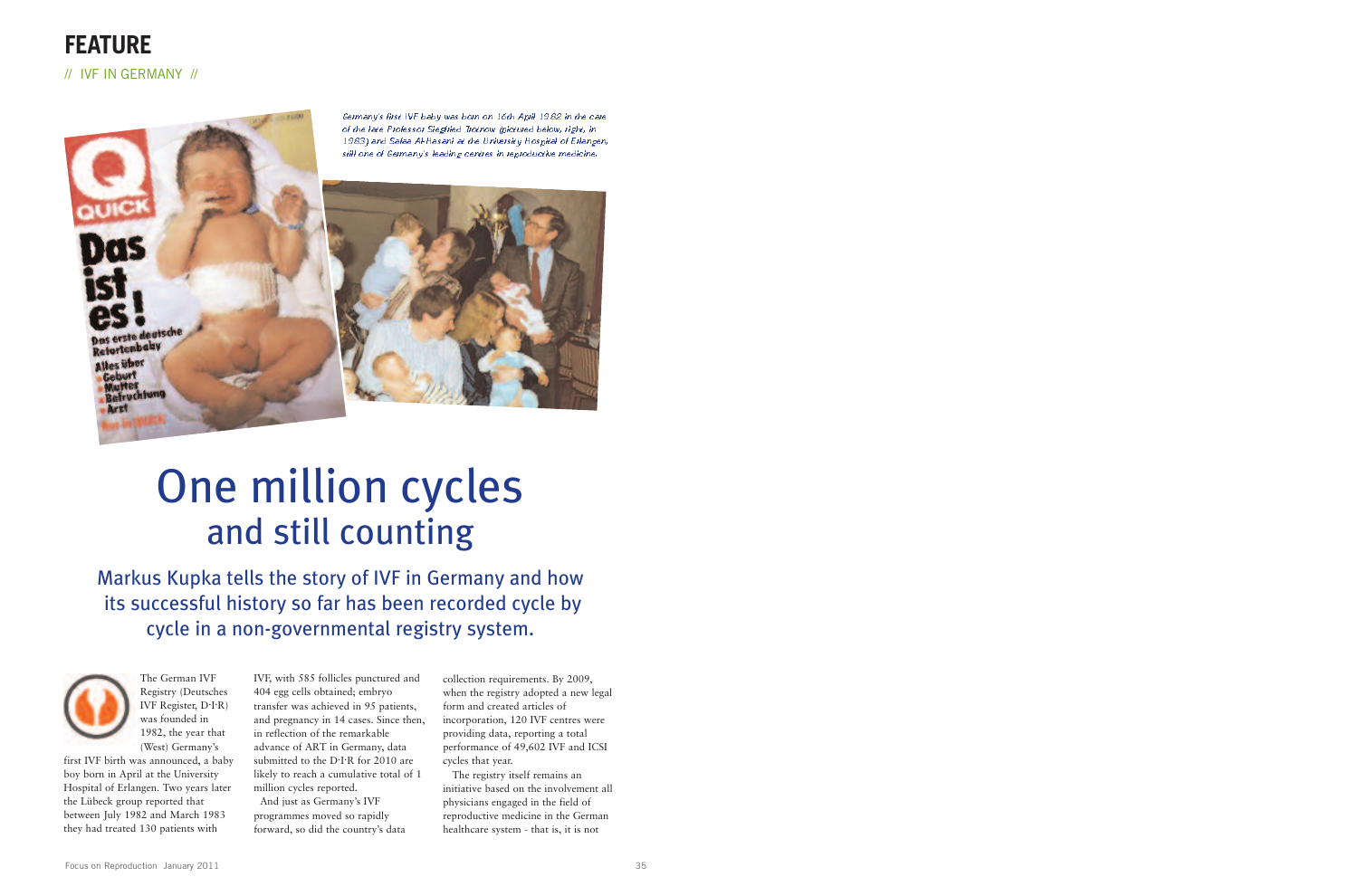supported by the government. So, financial support is provided by the IVF units themselves and is not part of any government funding scheme.

As can be seen in the table above, the percentage of ICSI cycles increased rapidly in Germany from 1993 onwards - as it did throughout Europe - and today ICSI accounts for almost three times the ART activity of IVF. The other major trend, clearly evident in the table, is that until 2004 government reimbursement covered 100% of the cost of four treatment cycles. But that year the reimbursement system was changed to provide only 50% payment for three cycles. This change prompted a dramatic

decrease in cycle numbers, which is only now creeping back towards former levels.

D. I. R participates in data collection for the European IVF Monitoring consortium (EIM) of ESHRE, and also sends data to the International Committee Monitoring Assisted Reproductive Technologies (ICMART), which operates on a worldwide scale. Germany now ranks as Europe's second most active ART country (after France) according to data submitted to the EIM.

In comparison to other international and European registries, D<sup>.</sup>I<sup>.</sup>R employs a large dataset which also collects follow-up information on

the babies born.

However, the German healthcare system, unlike that of Denmark or the UK, has no social security number or other unique registration system for each individual. Thus, D·I·R is now preparing a dedicated ID based on the so-called 'DDR code', which creates a unique case number out of the family name, first name, date of birth and sex. This code can only be read in one direction, which means that individual identity cannot be decoded from the eight-digit number, but case, treatment and outcome can be tracked, as well as couples changing their treatment centre.

Unfortunately, the code is not sufficient to analyse cross-border activities, which appear to play an important role throughout Germany but especially in the southern regions, where overseas clinics with more liberal laws are highly promoted.

Legal restrictions in Germany - the principal reason for cross-border treatment - are currently among the most restrictive in Europe. The Embryo Protection Law, passed 20 years ago in 1991, allows the freezing of fertilised oocytes only at the pronuclear stage, outlaws embryo



selection, and requires that no more than three embryos can be transferred. The legislation is unequivocal: 'Anyone will be punished with up to three years imprisonment or fine who attempts, within one treatment cycle, to transfer more than three embryos into an woman and attempts to fertilise more egg cells from a woman than may be transferred to her within one treatment cycle.' Egg donation and research on embryos or PGD are also illegal.



The framework for ART in Germany, therefore, is much different from that of most other European countries. Nevertheless, over the years our success rates have been comparable, as demonstrated in the annual reports of D·I·R, which were first made available in 1991. Average pregnancy rate for IVF cycles reported for 2009 was 30%, and 28.9% for ICSI. As explained in Table 1, a single cycle combination of IVF and ICSI was performed in 881 instances in 2009, while frozen transfers (embryos derived from oocytes cryopreserved at the 2PN stage) were performed in 17,646 cases and achieved a pregnancy rate

of 18.2%. A twin rate of 20.8% (and higher multiple births of 0.8%) was documented from pregnancies. Since 1996, the annual report has been published as a single booklet (www.deutsches-ivf-register.de/ Jahresberichte). But now, starting in 2010, the report is also published in English in the *Journal of Reproductive Medicine and Endocrinology* (www.kup.at/journals/reproduktions

medizin).

Nearly all German IVF units are currently using a standard, computerbased dataset description, but employ different software tools to submit their data to the registry. These tools have undergone numerous developments, but, from its inception, the registry has been collecting data on a cycle-by-cycle basis. The report thus represents a summary of all reported cycles, but, because of German legal requirements and internal procedural rules, no data related to specific centres can be released.

The report is broken down into three sections. The first is a patientbased section comprising responses to common questions or offering comments on different therapeutic

options. The second section is a uniform analysis of all reported cycles and contains detailed charts and tables. The third section focuses on those special statistics which vary from year to year and consider lifestyle aspects or regional differences. An epilogue, a comment on aspects related to the statistics and data processing together with a list of all participating centres, is also included.

Since 1997, more than 80% of all ART cycles reported to the system have been entered prospectively (within seven days of the start of ovarian stimulation). This is intended to prevent cycle selection, and is one of the most powerful quality tools in the system. A dynamic link library (DLL) maintained by the registry allows data plausibility to be monitored either online or shortly after data input. Participation in the registry became mandatory in 1999.

In 2009, a total of 75,662 cycles were reported, 84% prospectively. In contrast to the IVF registries of other countries, the D<sup>.</sup>I<sup>.</sup>R contains information about reproductive history and pre-existing conditions for both partners.



## Table 2. Clinical pregnancy and miscarriage rates by age group from IVF treatments in 2009. The righthand column below provides estimated results for 'ideal' patients.